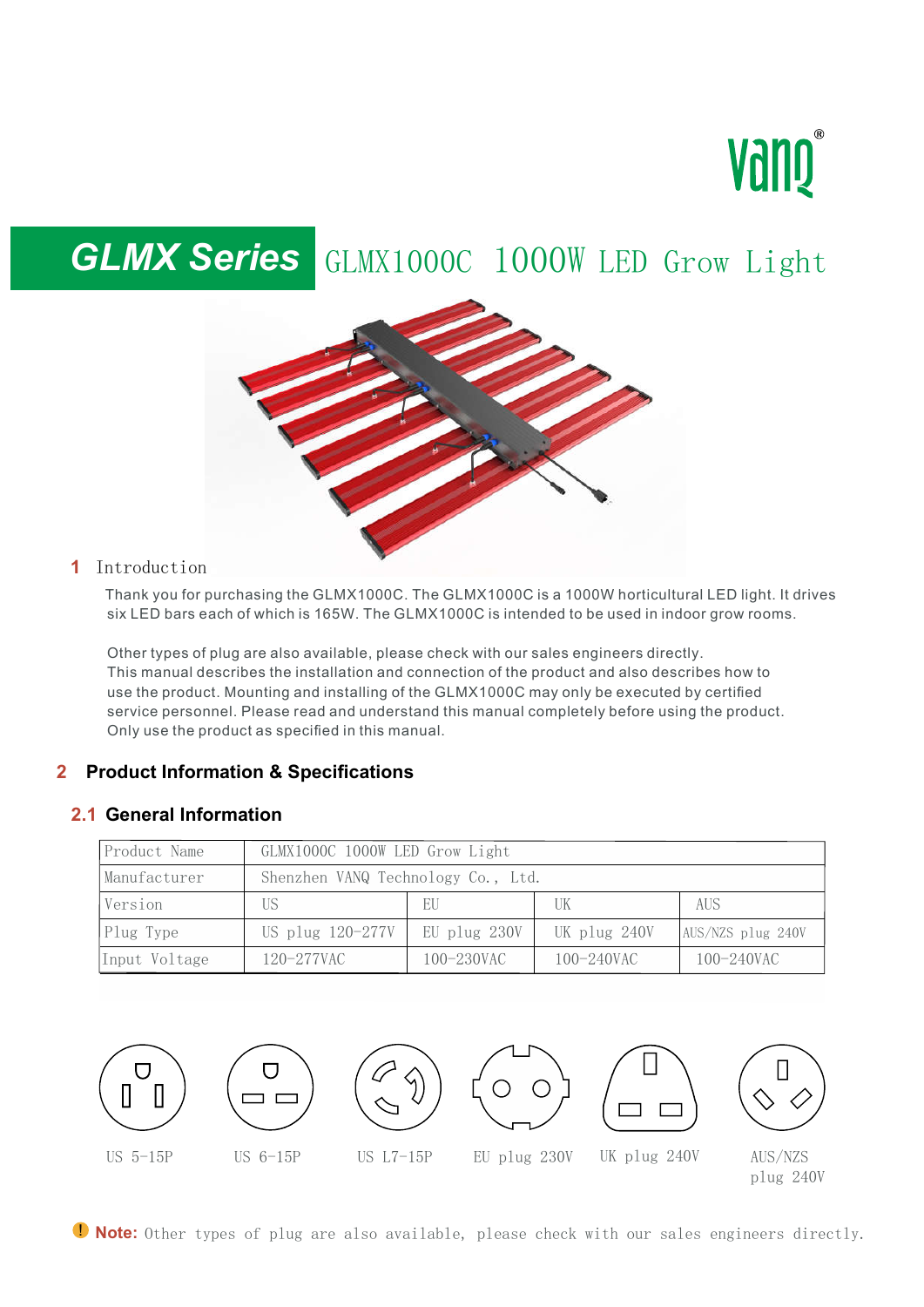# **2.2 Specifications**

|                                                                                             |                                                                     | <b>GLMX 1000C-E</b><br>GLMX10000C-S<br><b>GLMX1000C-P</b>              |                                |                                |  |
|---------------------------------------------------------------------------------------------|---------------------------------------------------------------------|------------------------------------------------------------------------|--------------------------------|--------------------------------|--|
| Power                                                                                       |                                                                     |                                                                        |                                |                                |  |
| InputPower                                                                                  |                                                                     | 1000W ±10%                                                             | 1000W ±10%                     | 1000W ±10%                     |  |
|                                                                                             | InputVoltage(Standard)                                              | 100-277VAC                                                             | 100-277VAC                     | 100-277VAC                     |  |
|                                                                                             | HighInputVoltage(Optional)                                          | 277-480VAC                                                             | 277-480VAC                     | 277-480VAC                     |  |
| <b>Light Source Details</b>                                                                 |                                                                     |                                                                        |                                |                                |  |
|                                                                                             |                                                                     |                                                                        |                                |                                |  |
|                                                                                             | Model                                                               |                                                                        | SMD2835                        |                                |  |
|                                                                                             |                                                                     | SMD2835                                                                |                                | SMD3030                        |  |
|                                                                                             | Supplier                                                            | <b>SAMSUNG</b><br>SAMSUNG                                              | <b>OSRAM</b><br><b>OSRAM</b>   | <b>SAMSUNG</b><br>SAMSUNG      |  |
| <b>LED Diodes - White</b>                                                                   | Rated Max Power per                                                 | 0.82W ±5%                                                              | 0.82W ±5%                      | 0.58W ±5%                      |  |
|                                                                                             | <b>LED Diode</b>                                                    | (250mA x 3.3V)                                                         | (250mA x 3.3V)                 | (200mA x 2.9V)                 |  |
|                                                                                             | <b>Actual Working</b><br>Power per LED Diode                        | $0.2W$ ±5%                                                             | $0.2W$ ±5%                     | $0.2W \pm 5%$                  |  |
|                                                                                             | LED Diodes Qty Per<br>GLMX1000C Series                              | 3840pcs                                                                | 3840pcs                        | 3840pcs                        |  |
|                                                                                             | <b>LED Fixture</b>                                                  |                                                                        |                                |                                |  |
|                                                                                             |                                                                     |                                                                        |                                |                                |  |
|                                                                                             | Model                                                               | <b>RED</b>                                                             | <b>RED</b>                     | <b>RED</b>                     |  |
|                                                                                             |                                                                     | SMD3030                                                                | SMD3030                        | SMD3030                        |  |
| <b>LED Diodes</b>                                                                           | Supplier                                                            | <b>OSRAM</b><br><b>OSRAM</b>                                           | <b>OSRAM</b><br><b>OSRAM</b>   | <b>OSRAM</b><br><b>OSRAM</b>   |  |
| - Single Color                                                                              | Rated Max Power per                                                 | 3W ±5%                                                                 | 3W ±5%                         | 3W ±5%                         |  |
|                                                                                             | <b>LED Diode</b><br>Actual Working Power per                        | (1000mA x 3V)                                                          | (1000mA x 3V)                  | (1000mA x 3V)                  |  |
|                                                                                             | <b>LED Diode</b><br>LED Diodes Qty Per                              | 1W ±5%                                                                 | 1W ±5%                         | 1W ±5%                         |  |
|                                                                                             | GLMX1000C Series<br><b>LED Fixture</b>                              | 96pcs                                                                  | 96pcs                          | 96pcs                          |  |
| <b>Total LED Diodes Number</b>                                                              |                                                                     | 3936pcs                                                                | 3936pcs                        | 3936pcs                        |  |
| Rated Max Power of all LED Diodes per LED Fixture<br>(NOT ACTUAL POWER OF LED FIXTURE)      |                                                                     | 3437W ±5%                                                              | 3437W ±5%                      | 2577W ±5%                      |  |
| Actual Working Power per LED Fixture / Rated Max<br>Power of all LED Diodes per LED Fixture |                                                                     | 29%                                                                    | 29%                            | 38%                            |  |
| Spectrum                                                                                    |                                                                     |                                                                        |                                |                                |  |
| <b>Relative Radiation Intensity</b>                                                         |                                                                     | ú.<br>$\mathbf{I}$                                                     | iá.<br>$\mathbf{I}$            | $\mathbf{I}$                   |  |
|                                                                                             | <b>PAR (Photosynthetically Active Radiation)</b>                    |                                                                        |                                |                                |  |
|                                                                                             | PPF(Photosynthetic Photon Flux)                                     | 2700 µmol/s                                                            | 2750 µmol/s                    | 2850 µmol/s                    |  |
|                                                                                             | Efficacy (100%-50% power)                                           | 2.7-2.8 µmol/J                                                         | 2.75-2.9 µmol/J                |                                |  |
| <b>Recommended Applications</b>                                                             |                                                                     |                                                                        |                                |                                |  |
|                                                                                             | <b>Indoor Vertical Farming</b>                                      |                                                                        |                                |                                |  |
|                                                                                             | Recommended Growing Area<br>(Indoor Vertical Farming)               | 4ft x 4ft, 1.2m x 1.2m                                                 | 4ft x 4ft, 1.2m x 1.2m         | 4ft x 4ft, 1.2m x 1.2m         |  |
|                                                                                             | Recommended Hanging Height From Canopy<br>(Indoor Vertical Farming) | 0.5-1.5ft, 15cm-45cm                                                   | 0.5-1.5ft, 15cm-45cm           | 0.5-1.5ft, 15cm-45cm           |  |
|                                                                                             | Indoor Horizontal Farming                                           |                                                                        |                                |                                |  |
| Recommended Growing Area<br>(Indoor Horizontal Farming)                                     |                                                                     | 4.5ft x 4.5ft<br>1.35m x 1.35m                                         | 4.5ft x 4.5ft<br>1.35m x 1.35m | 4.5ft x 4.5ft<br>1.35m x 1.35m |  |
| Recommended Hanging Height From Canopy<br>(Indoor Horizontal Farming)                       |                                                                     | 1.5ft-2ft, 45cm-60cm                                                   | 1.5ft-2ft, 45cm-60cm           | 1.5ft-2ft, 45cm-60cm           |  |
| Physical                                                                                    |                                                                     |                                                                        |                                |                                |  |
| <b>LED Fixture Weight</b>                                                                   |                                                                     | 16kg, 35.3 lbs                                                         |                                |                                |  |
| Dimensions                                                                                  |                                                                     | 111cm L x 101cm W x 8.4cm H, 43.7in L x 39.7in W x 3.3in H             |                                |                                |  |
| <b>Working Temperature</b>                                                                  |                                                                     | $-20^{\circ}$ C ~ 40 $^{\circ}$ C   -4 $^{\circ}$ F ~ 104 $^{\circ}$ F |                                |                                |  |
| Dimming                                                                                     |                                                                     | $0 - 10V$                                                              |                                |                                |  |
| Waterproof                                                                                  |                                                                     | Yes                                                                    |                                |                                |  |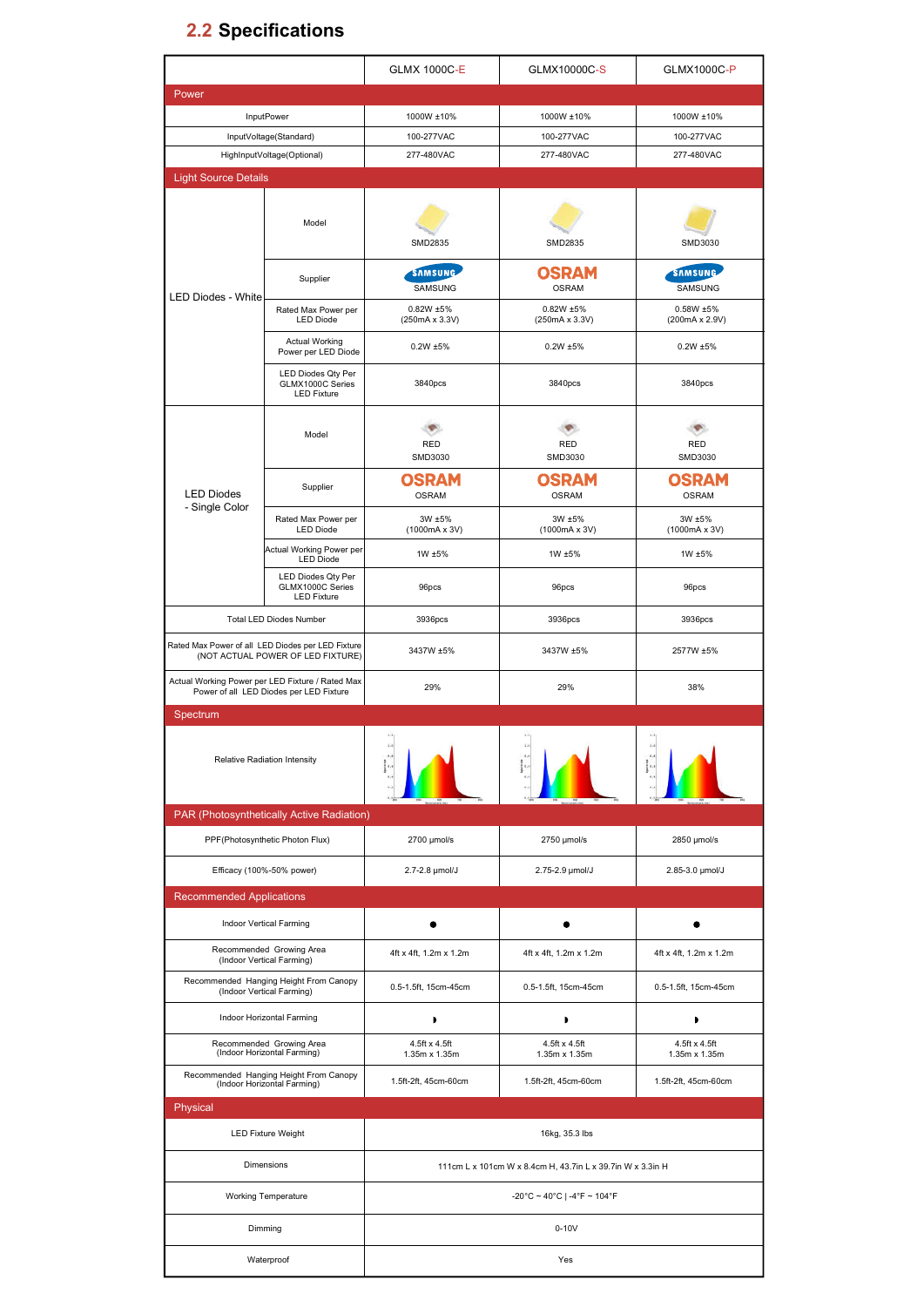# **2.3** Technical specifications

| Light Source        | LED.                                                              |
|---------------------|-------------------------------------------------------------------|
| AC Input Power      | 1000W @ 240VAC                                                    |
| AC Input Voltage    | 120-277V AC, 347-480V AC, 50/60Hz                                 |
| Spectrum            | Full Spectrum                                                     |
| Light Output PPF    | 2700 $\mu$ mol/s (GLMX 1000C-E)                                   |
| Efficiency          | 2. 7 $\mu$ mo $1/J$ (GLMX 1000C-E)                                |
| Product weight      | $16$ kg                                                           |
| Dimensions          | 111cm L x 101cm W x 8.4cm H, 43.7in L x 39.7in W x 3.3in H        |
| Working temperature | $-20^{\circ}$ C $\degree$ 40° C   $-4^{\circ}$ F $\degree$ 104° F |
| Light Distribution  | 120°                                                              |
| Dimming             | $0 - 10V$                                                         |
| Waterproof          | Yes                                                               |

ORDERING CODE MATRIX FOR GLMX1000C LIGHT FIXTURE

|               | ORDERING CODE MATRIX FOR LIGHT FIXTURE |                                                                                          |                                                                                 |                                                                                                                                                                                                |  |  |  |  |
|---------------|----------------------------------------|------------------------------------------------------------------------------------------|---------------------------------------------------------------------------------|------------------------------------------------------------------------------------------------------------------------------------------------------------------------------------------------|--|--|--|--|
| <b>FAMILY</b> | <b>MODEL</b>                           | <b>INPUT VOLTAGE</b>                                                                     | LED                                                                             | <b>PLUG TYPE</b>                                                                                                                                                                               |  |  |  |  |
| <b>GLMX</b>   | 1000C                                  | 100-277VAC<br>S.<br>P-S 277-480VAC<br>* P-S is only available with<br>pigtail power cord | <b>SO</b><br>Samsung281B+OSRAM<br>ററ<br>OSRAM+OSRAM<br>BO.<br>Samsung301B+OSRAM | US <sub>5</sub><br><b>NEMA 5-15P</b><br>US <sub>6</sub><br><b>NEMA 6-15P</b><br>USL7 NEMA L7-15P<br>EU<br><b>EU 230V</b><br>UK<br><b>UK 240V</b><br>AUS/NZS 240V<br><b>AUS</b><br>P<br>Pigtail |  |  |  |  |

#### NOMINAL ELECTRICAL AC INPUT

| AC Voltage   | 120V  | 208V | 230V  | 277V  | 347V  | 380V  | 400V  | 480V  |
|--------------|-------|------|-------|-------|-------|-------|-------|-------|
| AC Current   | 8.42A | 83A  | 4.35A | 3.57A | 2.88A | 2.64A | 2.53A |       |
| AC Power     | 1010W | 006W | 000W  | 990W  | 001W  | L005W | 1012W | 1008W |
| Power Factor | 0.98  | 98   | . 98  | 0.98  | 0.98  | 0.98  | . 97  | 0.97  |

! Note: The standard model comes with LED driver supporting only 100-277VAC input. 347V, 380V, 400V, 480V needs to be specially customized, please check with our sales engineers directly.

# **2.4 Compatible products and accessories**

| Product        | Product Name                                                                                    | Part Number    |
|----------------|-------------------------------------------------------------------------------------------------|----------------|
| Controller     | 0-10V dimming controller                                                                        | $VQ-VD100$     |
|                | Power cord with US plug $5-15P$ , 1.5m/5ft                                                      | VQ-PC-US515    |
|                | Power cord with US plug $6-15P$ , 1.5m/5ft                                                      | VQ-PC-US615    |
|                | Power cord with US plug $L7-15P$ , 1.5m/5ft                                                     | VQ-PC-USL715   |
| Power cord     | Power cord with EU plug 230V, 1.5m/5ft                                                          | VQ-PC-EU230    |
|                | Power cord with UK plug 240V, 1.5m/5ft                                                          | VQ-PC-UK240    |
|                | Power cord with AUS/NZS plug 240V, 1.5m/5ft                                                     | VQ-PC-AU240    |
| Dimming cables | T-shape daisy chain connection dimming cable, 2m/6.5ft                                          | $VQ-DCC-T01$   |
|                | $1/8''$ Adjustable Ratchet Hangers 1.8m/6ft (Set of 2 - Holds<br>$150 \text{ lbs}/100\text{Kg}$ | $VQ - RH - O1$ |
| Light Hanger   | Steel Wire Rope Hanger $30cm/1ft$ (Set of $4$ - Holds<br>$150 \text{ lbs}/100\text{Kg}$         | $VO-WR-01$     |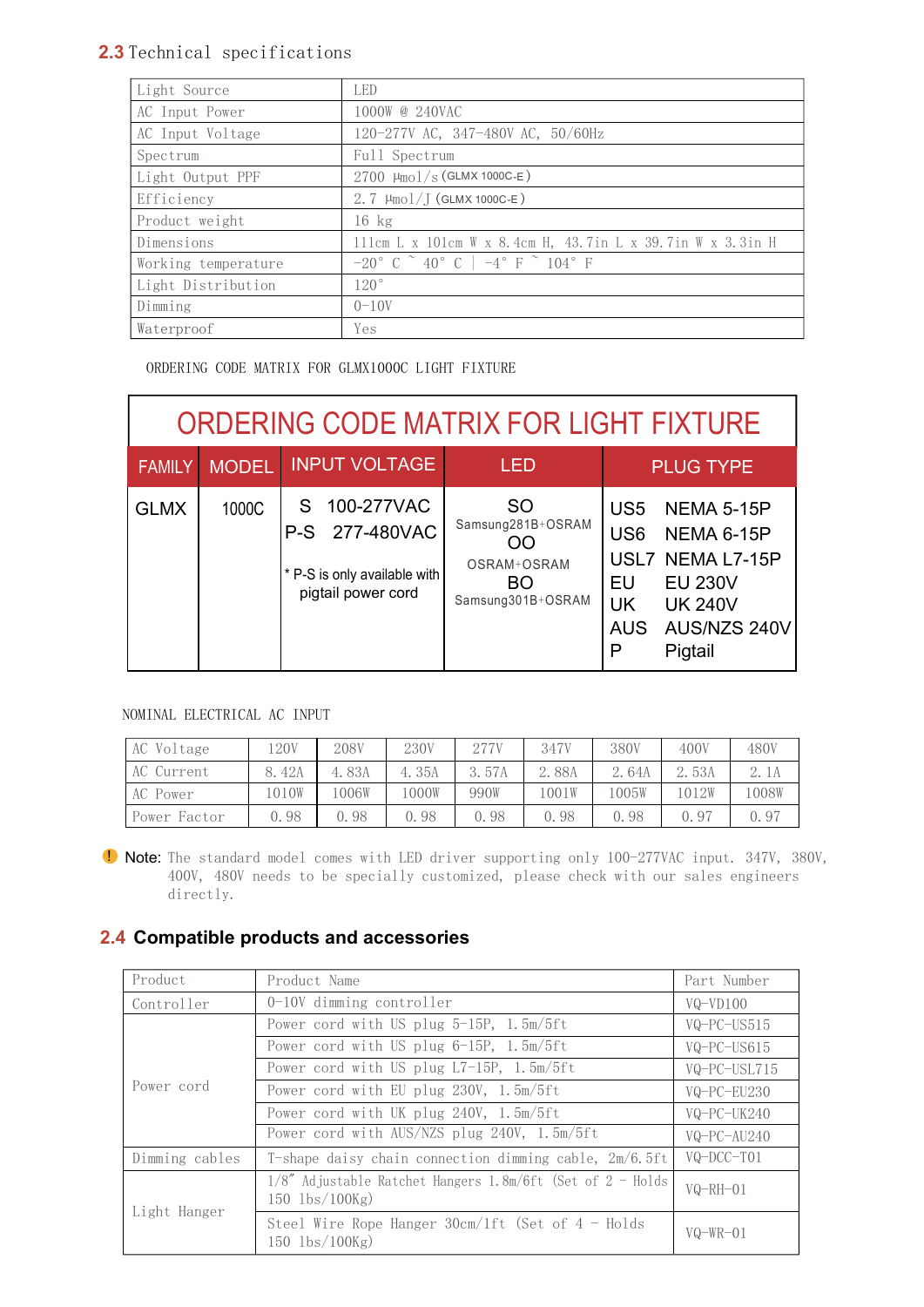#### **2.5 Environment**

The product is intended to be used in indoor growing environments. The product can be used in wet environments.

The product may not be used outdoors. The GLMX1000C light functions optimal when the max ambient temperature is between  $20^{\circ}40^{\circ}$  C.

#### **3 Packing List**

Please follow the content of the list and carefully check whether the purchased equipment and accessories are complete. If you find that the actual product does not match the list, or the product is damaged, please contact us immediately and provide photos or videos!

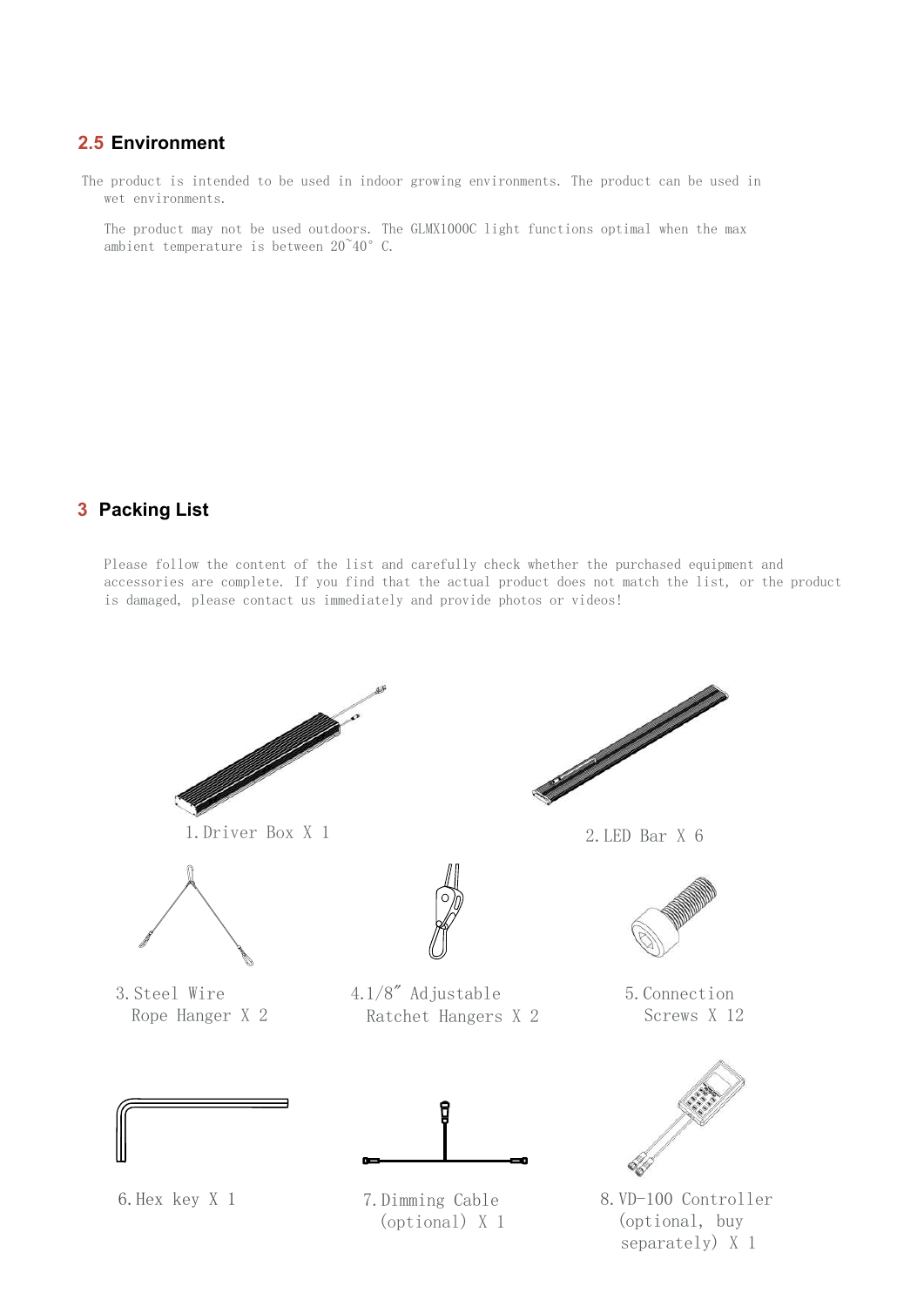| No. | Product Name                                 | Model           | Quantity |
|-----|----------------------------------------------|-----------------|----------|
|     | Driver Box                                   | 1000W           |          |
| 2   | LED Bar                                      | 165W            |          |
| 3   | Steel Wire Rope Hanger                       | 20cm/1ft        |          |
|     | $1/8''$ Adjustable Ratchet Hangers           | 1.8m            |          |
| 5   | Screws                                       | SUS304 M4-8     | 12       |
| 6   | Dimming Cable (optional)                     | T-Shape         |          |
|     | VD-100 Controller (optional, buy separately) | $0-10V$ Dimming |          |
|     | Hex key                                      | M3              |          |

#### **4 Safety Precautions & Warnings**

#### **Warning!**

Carefully read the warnings below before using or working with the product!

- $\Delta$  Always adhere to the local rules and regulations when installing or using the LED light.
- $\sqrt{1}$  DO NOT connect to live power until installation is complete.
- $\Delta$  Do not open or disassemble the LED light. Opening or modifying the LED light can be dangerous and will void the warranty.
- $\blacksquare$  Do not use the LED light when either the LED light or its power cord are damaged. Replace the power cord only with original certified cords.
- $\blacksquare$  Modifications to the cords can lead to unwanted electromagnetic effects, which makes the product not comply with legal requirements.

#### **I** Do not expose the LED light to:

- (ambient) temperatures outside the specified range;
- dust and contamination;
- direct sunlight during use or HID light that could heat up the ballast.
- $\triangle$  Always disconnect the LED light from mains before performing any maintenance.

 $\Delta$  Always allow for a cool down period of at least 30 minutes before touching the LED bars. Touching the LED bars when the light is lit or immediately afterwards can result in severe burns!

 $\Delta$  Do not use the LED light near flammable, explosive or reactive substances. Do not use sulfur vaporizers or water misters.

 $\blacksquare$  The installation and use of the LED light is the responsibility of the end user. Incorrect use or installation can lead to failure and damage to the LED light. Damage to the LED light and electronic circuitry as a result of incorrect installation and use revokes the warranty.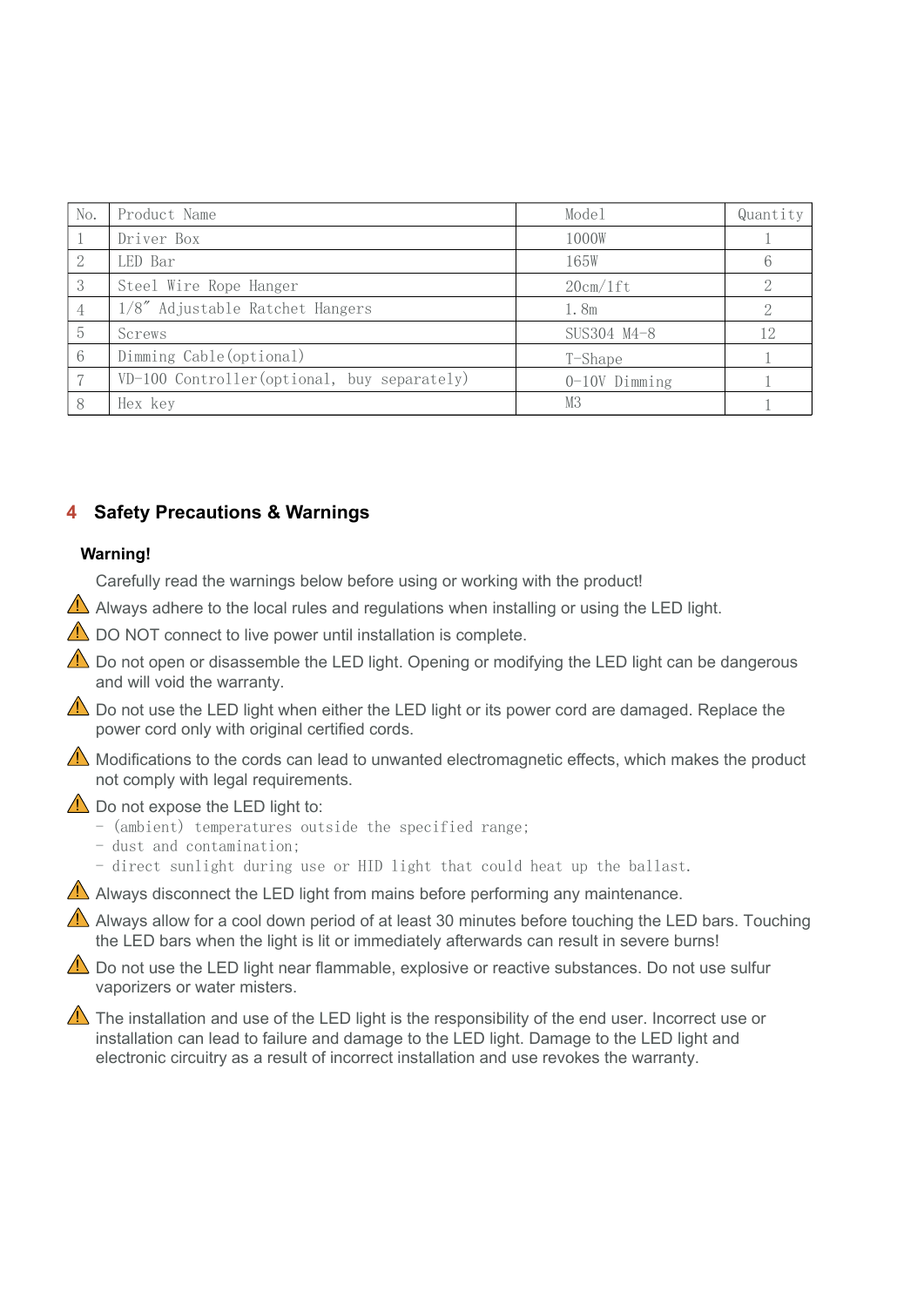#### **5 Installation**

#### **Warning!**

- $\triangle$  Mounting and installing of the LED light may only be executed by certified service personnel, in accordance with the applicable local laws and regulations.
- $\Lambda$  The installer is responsible for correct and safe installation.
- $\triangle$  Ensure the local cabling can support the voltage and current requirements of the LED light.
- A Avoid coiled cords and keep mains leads separated. This prevents electromagnetic interference.
- $\triangle$  Do not connect or disconnect the LED light under load.
- $\triangle$  Mount the system to something that can hold the weight of the LED light.

#### **5.1 Fixing the LED bars to driver box**

• Fixing the LED bars(No.2) to the Driver Box(No.1) with the Screws(No.5)



• Connecting the power cables of LED bars and Driver box



#### **5.2 Hanging the LED light to mounting system**



The suggested height from the plant canopy to the LED light is: During vegetative stage,  $1ft - 1.5ft/30cm - 45cm$ During flowering stage,  $0.6$ ft - 1ft/15cm - 30cm Below is the PPFD map of  $5$ ft x  $5$ ft/1.5m x 1.5m at 3 different hanging heights. \*Typical data of GLMX1000C tested in a 5ftx5ft grow tent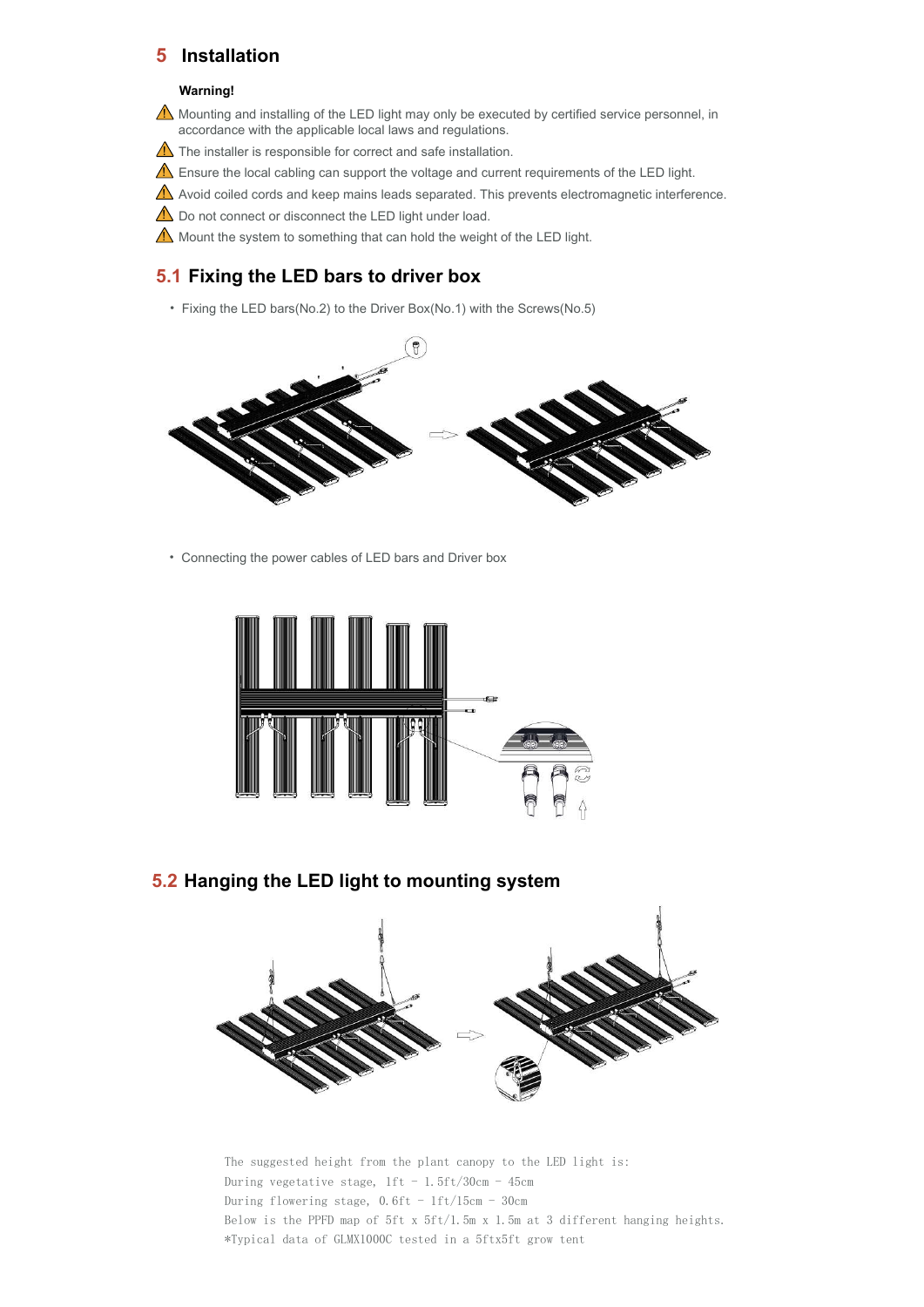











VQ-GLMX1000C-S-SO15CM





VQ-GLMX1000C-S-OO60CM





VQ-GLMX1000C-S-OO30CM



VQ-GLMX1000C-S-OO15CM



 (1236) -<br>738 ,<br>737 



 $59' (1.5n)$ • PPFD map at  $2 \text{ft}/60 \text{cm}$ 

VQ-GLMX1000C-S-BO60CM



• PPFD map at  $1.5 \text{ft}/45 \text{cm}$ 



VQ-GLMX1000C-S-BO30CM

• PPFD map at  $1 \text{ ft} / 30 \text{ cm}$ 



VQ-GLMX1000C-S-BO15CM

• PPFD map at  $2.5 \text{ft}/76 \text{cm}$ 

l a

 $\frac{1}{2}$ 

١a

 $\frac{1}{9}$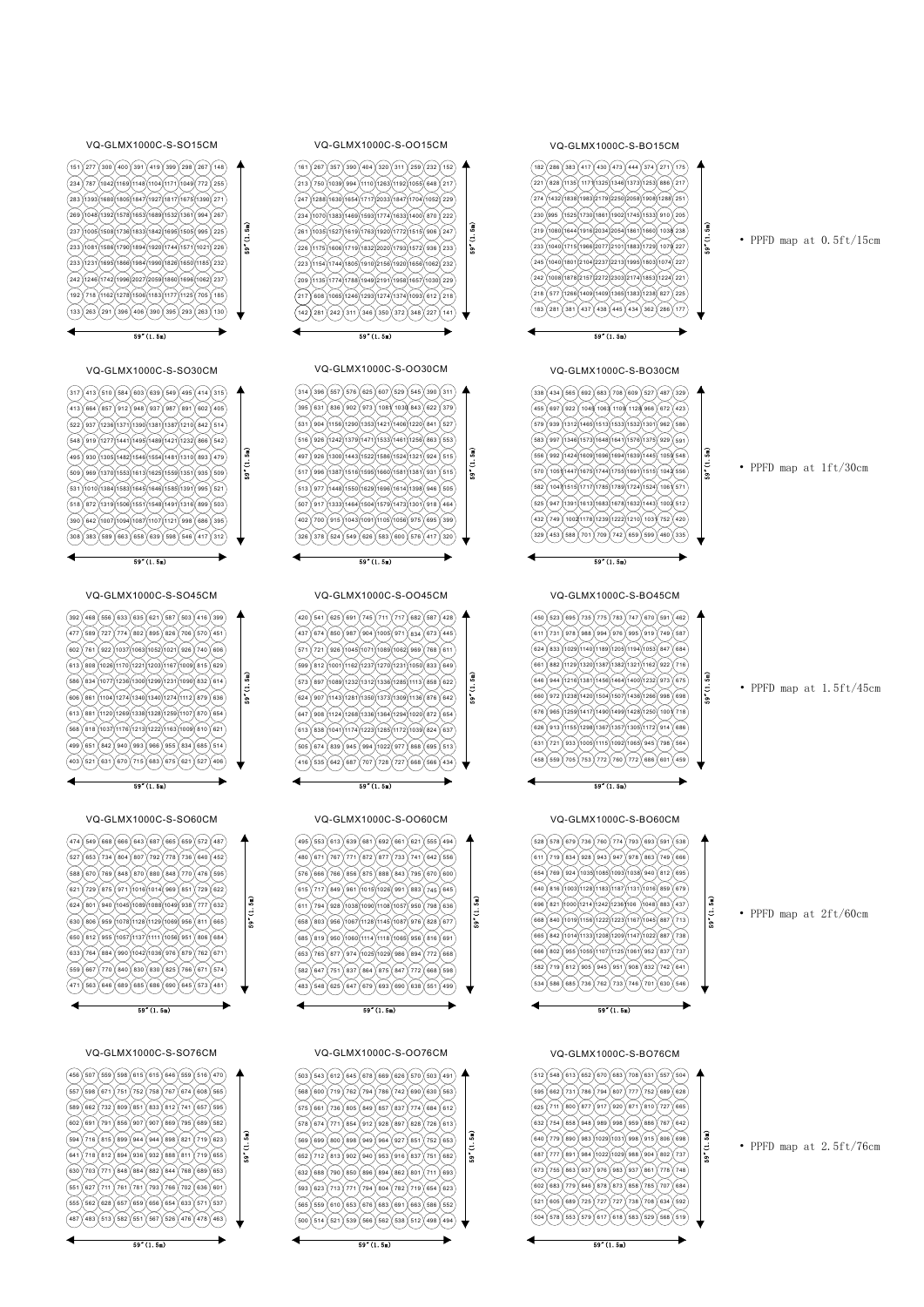#### **5.3 Connecting the LED light to the mains**

#### **Warning!**

 $\Lambda$  Make sure mains power is switched off.

 $\triangle$  Ensure the cord is not coiled and does not touch any hot surfaces.

 $\triangle$  Connect the cables according to local rules, safety regulations and electrical code.

 $\triangle$  Ensure external switching gear can cope with the inrush current of the LED fixture. Always use a double pole contactor suitable for switching a capacitive load. Never use household timers to switch the LED fixture!

#### 6 Connecting LED Lights To A Controller

#### Warning!

**1** Do not connect or disconnect the controller with LED light under load.

 $\triangle$  Ensure the power cord and the controller cables do not touch any of the LED bars.

Using a daisy chain setup, a maximum of 50pcs LED lights can be connected to one controller. The controller can dim the LED light from 0 to 100%.

• Connect the dimming cable to the dimming port on the first LED light.

• Use dimming cable (T-shape) to connect the dimming port of the following LED light.

• Repeat these steps to connect up to 50pcs LED lights.

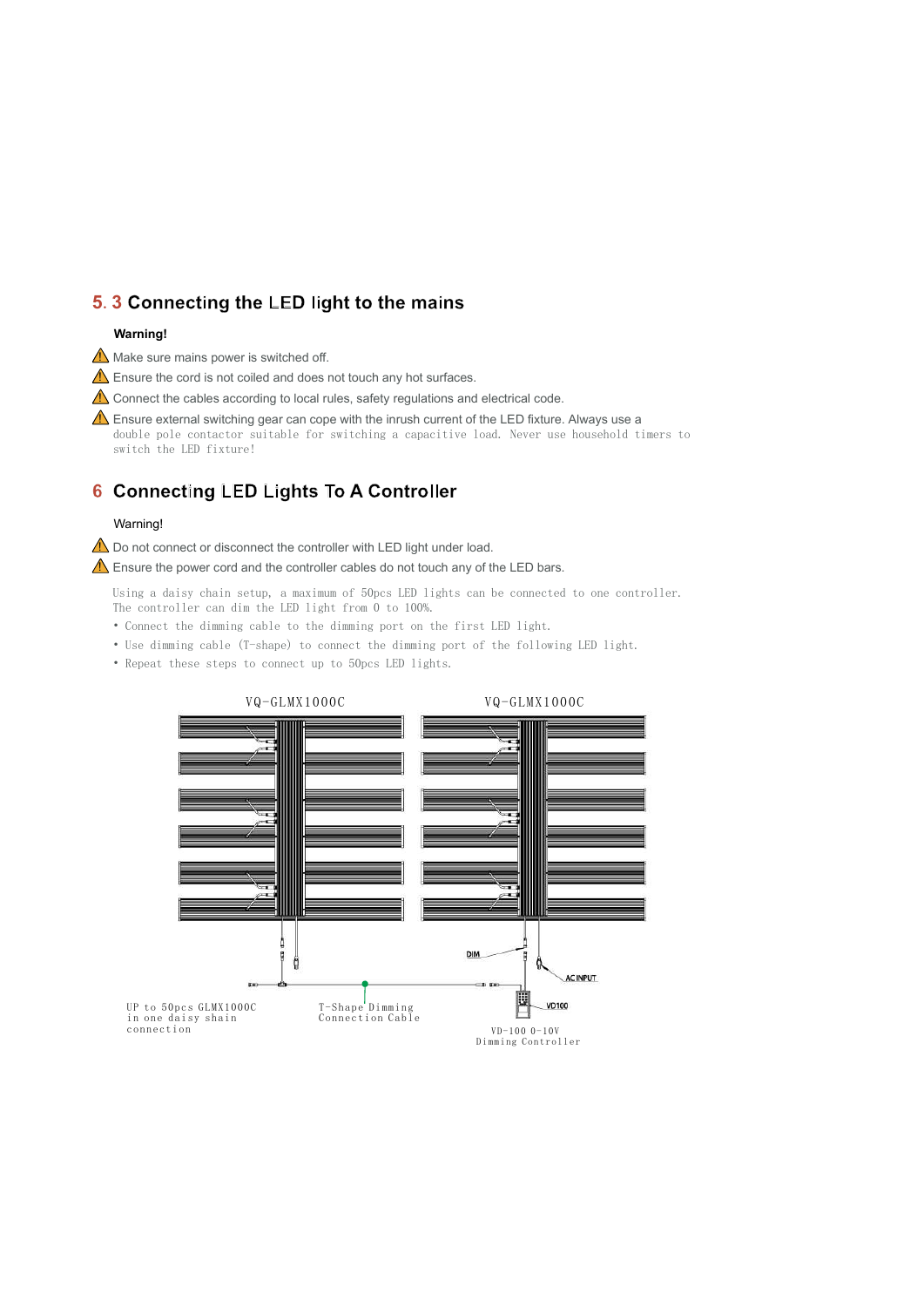# 7 Size & Packaging:

#### **7.1 Size**



# 7.2 Packaging:



Net Weight: 46.31b (21 kg)

Packaging: 1pcs/carton

Gross Weight: 21kg 46.3Ibs

#### Size:

45.6in L x 20in W x 6.7in H 1160mm L x 510mm W x 170mm H

Packaging material plastic+foam+carton